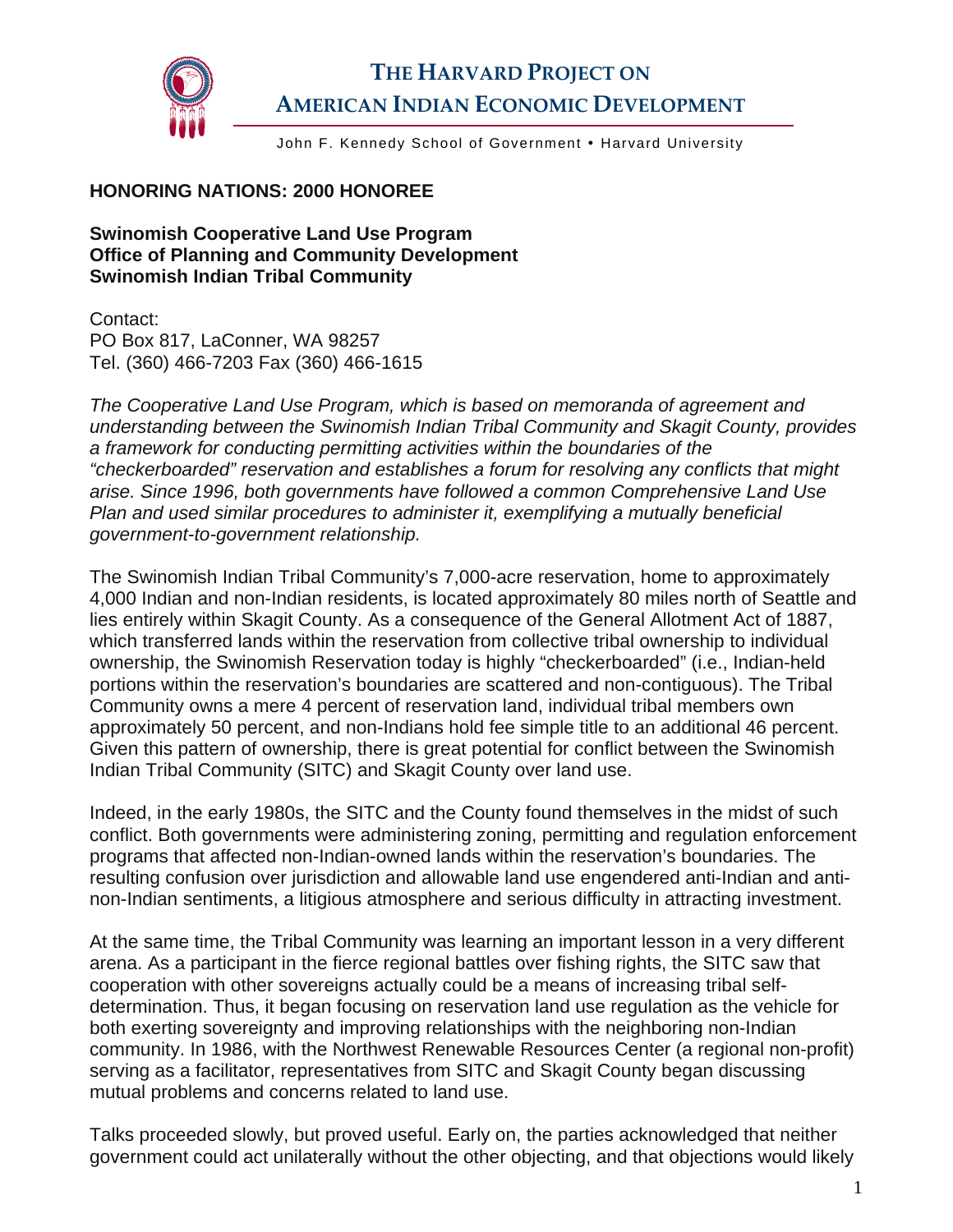lead to litigation. The SITC and the County recognized that they would have to work together, operating under mutually agreeable principles and regulations. Ultimately, the governments were able to craft a series of agreements. They include:

·The 1987 Memorandum of Understanding (MOU) between the SITC and Skagit County, which articulates the parties' agreement to coordinated land use policy on the reservation and in its surrounding areas and records their commitment to working together on a comprehensive land use plan. The MOU resulted in the creation of a nine-member Planning Advisory Board, comprised of four tribal appointees, four County appointees and a neutral facilitator.

·The Draft Comprehensive Land Use Plan, created in 1990, which was the first comprehensive planning effort attempted by a tribe and a county. The Plan articulates land use goals, establishes policies to guide the stewardship of the land and resources of the reservation, and outlines an implementation strategy.

·The 1996 Memorandum of Agreement (MOA) between SITC and Skagit County, which delineates a set of procedures for administering the Comprehensive Land Use Plan. In particular, it requires joint review of proposals, provides dispute resolution mechanisms and affirms that cooperative problem-solving is the preferred means of decision making.

The Swinomish Cooperative Land Use Program is defined by these documents, and it has substantially changed both the practice of land use planning and the process of land use policymaking.

At the level of practice, the Program expedites land development by specifying a clear permitting process and common set of land use standards. Individuals or entities seeking a development permit on fee simple land may submit their application to either the SITC or the County. The receiving government shares the application with the other government, which is then responsible for reviewing and commenting on the application in a timely manner. While all development activities occurring on the reservation are required to possess a SITC permit, this information-sharing process makes it possible for County-approved plans to automatically meet SITC standards and for SITC-approved plans to be immediately acceptable to the County. By allowing applicants to work with a single bureaucracy instead of two, the process is "consumer friendly" and minimizes overlap in government review. Additionally, it promotes regulatory transparency – between citizens and government and between the two governments – which is itself one of the most important hallmarks of good governance.

At the policy level, the Swinomish Cooperative Land Use Program embodies the SITC's and County's commitment to coordinated land use. Critically, tribal sovereignty is not sacrificed. Under both the 1987 and 1996 MOU/MOAs, the SITC has consistently maintained its position of exclusive jurisdiction over all lands on the reservation, regardless of whether the land parcel is in fee or trust status. Rather than delegating any of the SITC's civil regulatory authority to Skagit County, the agreements provide the County with an opportunity to discuss its position and air its concerns. The Program creates a well-defined, consensus-oriented process for addressing the complex and ongoing jurisdictional problems surrounding land use, and in the establishment of the Planning Advisory Board, provides a forum for doing so.

The most significant evidence of the SITC Cooperative Land Use Program's success is the foundation it provides for self-government and the protection it affords against future threats to tribal sovereignty. As demonstrated by U.S. Supreme Court's 1989 decision in Brendale v.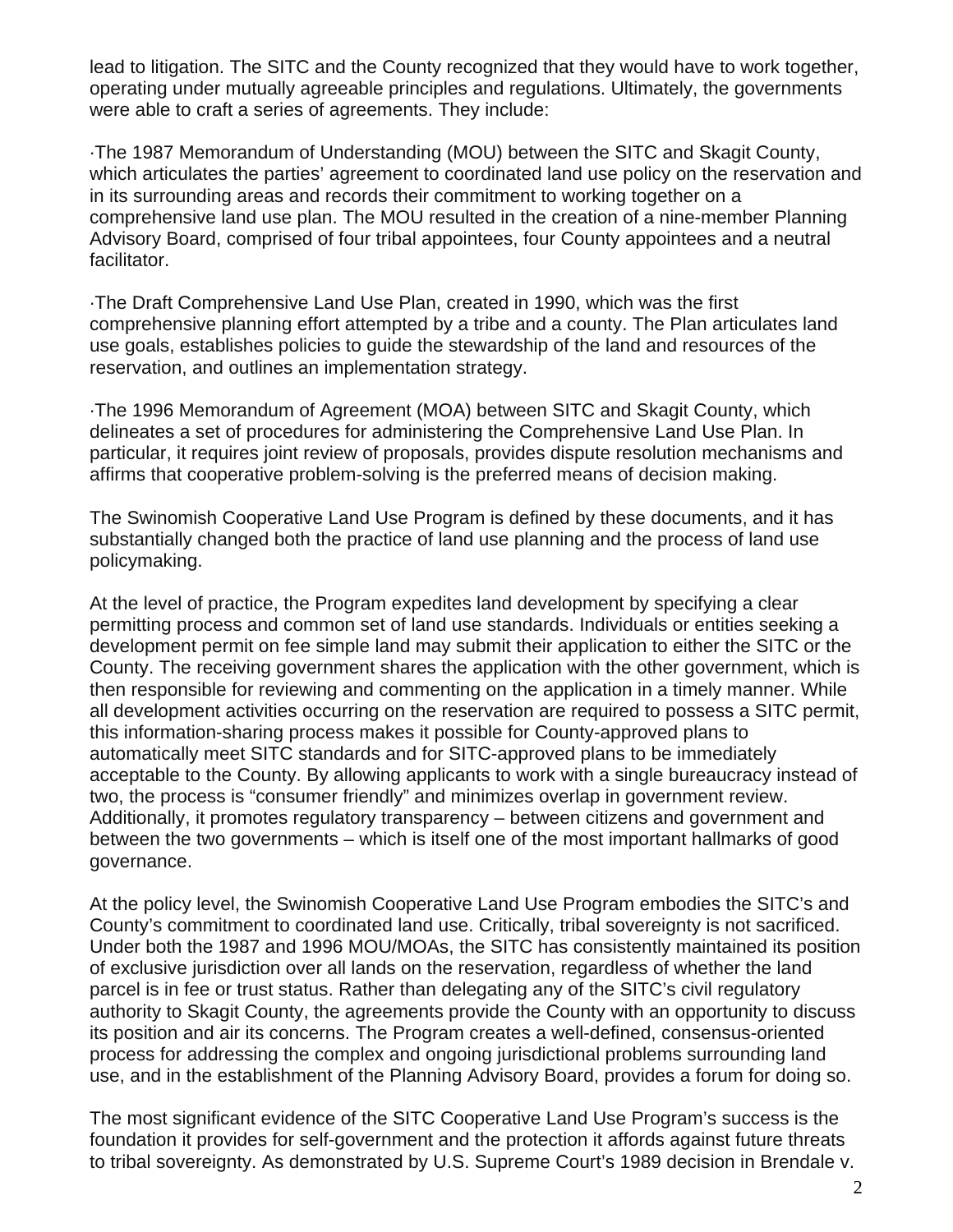Yakima Indian Nation, which held that reservation jurisdiction is based in part upon who owns the land, questions about tribal jurisdiction over checkerboarded lands are complicated and controversial, and can pose serious challenges to tribes' rights. Left unresolved, these questions deter investment by both internal and external stakeholders, hamper sound resource management, stymie law enforcement and constrain tribes' ability to advance their planning and development goals. Not surprisingly, many tribal governments are forced to defer to local non-Indian authorities or expend resources litigating for the right to jointly manage land use with off-reservation governments. In contrast, the Swinomish Cooperative Land Use Program frees the SITC from such jurisdictional difficulties. It solidifies the SITC's control over the reservation land base and ensures that the Swinomish and the County share a political environment in which cooperation is the norm, not the exception. With these guarantees in place, Community leaders are able to focus on other sovereignty-enhancing pursuits (such as tribally directed economic development, fisheries issues and cultural investments), which can lead to jobs and improved livelihoods for tribal citizens.

The Program has also been successful in giving the SITC a "seat at the table" in other important policy discussions. Through the precedents set in land use planning, the Swinomish Tribal Community has transformed its relationship with surrounding local governments and become more involved in regional governance. For example, the SITC is now working cooperatively with Skagit County, the City of Anacortes and the town of LaConner to develop a comprehensive integrated water delivery system for Fidalgo Island. Likewise, the SITC has instituted more than a dozen separate agreements with federal, state, county and municipal authorities in the areas of land use, public safety, environmental protection, and utility and public health regulation. In a region of the U.S. that has become known for its strained intergovernmental relations over Indian affairs, the Swinomish Cooperative Land Use Program is an educational model.

By bringing government officials together to solve problems, the Program has enhanced cross-cultural understanding. In fact, education is a key ingredient in the improved relations between the SITC and Skagit County. When the Planning Advisory Board first came together in the late-1980s, they attended a series of educational sessions on federal Indian law, tribal governance, the history of tribal and non-tribal culture, and consensus-based negotiation. These sessions gave the SITC an opportunity to educate its non-Indian neighbors about the cultural importance of land and how it serves as the basis for community development. More recently, the SITC's and County's commitment to cooperation and mutual learning have had spillover effects: In the Fall of 2000, the Town of LaConner held its first-ever Native American Day celebration, an event that gained national attention.

One of the fundamental reasons for the success of the Swinomish Cooperative Land Use Program is that it has been "institutionalized." That is, formal institutional vehicles (such as MOUs, MOAs, advisory boards and jointly administered comprehensive plans) serve as the foundation for productive government-to-government relations. The content of these agreements specifically emphasizes the importance of regional cooperation and the mutual benefits and obligations that the signatory governments share. Looking ahead, institutionalization is also a primary reason why the Program can be expected to have sustained effectiveness.

The professionalism and competence of the individuals charged with Program implementation are other reasons for its success. At the SITC, the Program is managed by the 12 professional and support staff of the Swinomish Office of Planning and Community Development, which oversees all aspects of reservation land use planning and regulation, including environmental assessment, air/water quality protection programs, economic